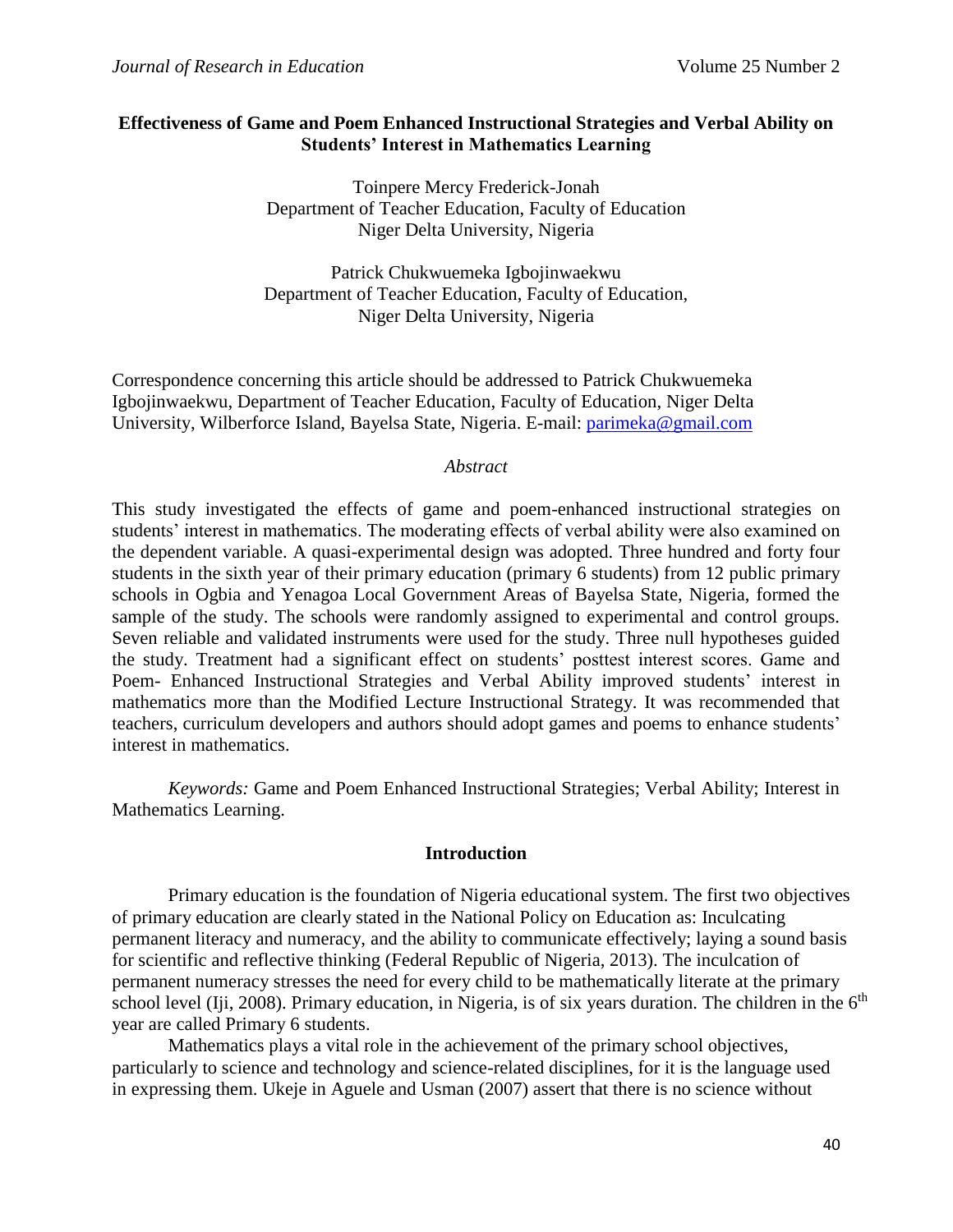mathematics, there is no modern technology without science, and without modern technology there is no modern society. Also, Mathematics is a core and compulsory school subject in the curricula from Primary to the Junior Secondary and to Senior Secondary School levels of the Nigeria Educational System (Aguele & Usman, 2007; Kurumeh & Imoko, 2008).

Udegbe (2009) and Anaduaka (2011) observe, however, that a large pool of students express lack of interest in mathematics at all levels of the educational system. This is, probably, responsible for their poor achievement in both external and internal mathematics examinations, which increase students' dislike and phobia for mathematics and mathematics-related courses. Also, Okigbo and Okeke (2011) assert that teachers apply or use wrong methods or strategies in teaching mathematics in classrooms, thereby making the subject uninteresting. The low interest of students in mathematics emanates from anxiety and fear, and this is expressed on their faces, in mathematics classes (Okigbo & Okeke, 2011). Another cause of poor interest in mathematics is the teacher's strategy of teaching mathematics, which does not sustain the development of interest in mathematics among others (Habor-Peters, 2001; Abakporo, 2005; Agwagah, 2005). As an example, the lecture strategy which pays more attention to teachers, is boring for students and diminishes students' interest in mathematics because the students' only job in the classroom is to passively sit and watch the teacher work mathematics exercises on the board and then copy what the teacher did (Peng, 2002). The lecture instructional strategy of teaching mathematics can thus be described as one that does not sustain the development of students' interest in mathematics (Agwagah, 2004) and poorly develops learners' cognitive, psychomotor and affective domains (Kankia, 2008).

To achieve good performance in mathematics, the interest and positive attitude of students towards mathematics need to be developed and properly harnessed right from the Primary School level; this is where the solid foundation for the subject is laid (Ekine, 2010). Kankia (2008) stated that, when students generate interest in mathematics lesson and excitement about it, half of the students' problems in mathematics is solved. In the light of this, Udegbe (2009) states that, interest is a condition for learning mathematics and there can be no real mathematics education without interest in mathematics.

The effective activities recommended for the Primary School Students include the use of games to enhance greater understanding of concepts (Aremu, 1998; Agwagah, 2001), providing a creative corner for less capable students in mathematics, who may be good at arts or writing, which includes activities such as poetry or stories about mathematical situations and geometric drawings (Ojo, 2008; Albool, 2012). Iji (2007) also recommends exhibition of poems to teachers at the primary school level. Similarly, Maduabuchi (2002) and Fakeye (2006) opine that students' verbal ability affect their academic achievement in a standardized test. Therefore, this study examines the effects of poem and game- enhanced instructional strategies and verbal ability on students' interest in mathematics.

Poetry has vital roles to play in children learning. Owen (2010) states that memorizing poetry increases child's cognitive ability because poems present language in more ordered and rhythmical ways than prose. Kurumeh and Imoko (2008) asserts that these techniques increase a child's ability to reason, imagine, think, argue and experience the world in sensory and aesthetic ways.

Children are natural lovers of poetry. Kids love words, rhyme, and beat. The repetitive nature of poems helps children's memory to learn and expand in understanding and knowledge. Children learn better and faster when rhyme is used from an early age (Mazzucco, 1994; St.Cyr, 2008). Rhymes build listening skills which are helpful for later reading comprehension. Learning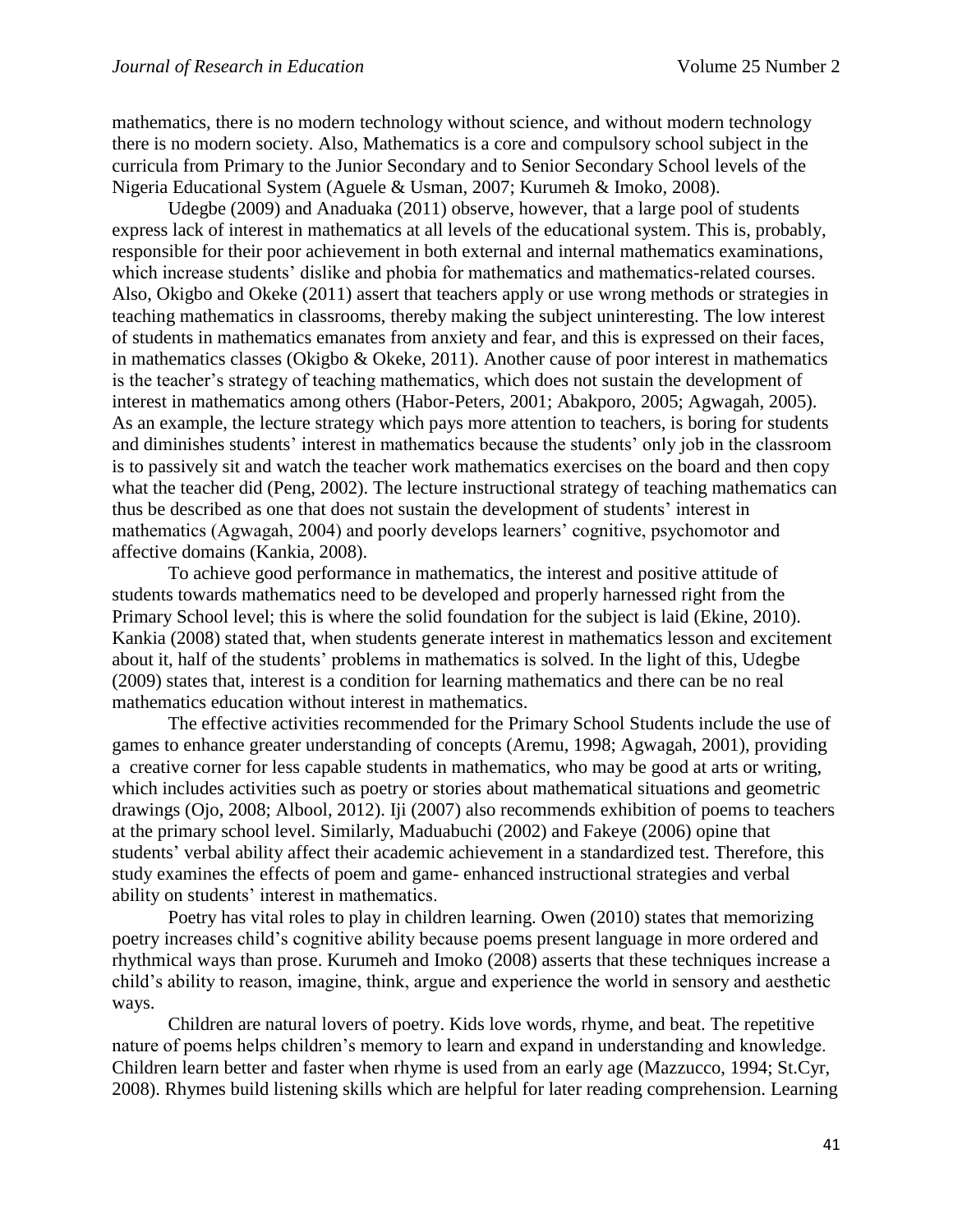to manipulate words through rhyming is an important reading skill and further enhances writing. Writing in mathematics class enhances active learning, problem- solving, invention; increases reading; improves content; a way to participating in interdisciplinary collaboration (Urquhart, 2009). These features in a poem lead to children learning and enjoy whatever they are learning.

Furthermore, Bahls (2009) identifies two important purposes poetry serve in mathematics courses. First, poetry offers a new sort of cognition, new lens, and one based in linguistic metaphor, through which students can examine and re-examine mathematical ideas. Second, writing poetry emboldens students and gives them confidence by allowing them familiar with idioms in which they can express themselves mathematically. Therefore, writing should be as much at home in mathematics class as in English Language class, an activity within the poemenhanced instructional strategy.

Urquhart (2009) recognizes three kinds of writing prompts that reflect three aspects of learning mathematics  $-$  (1) content, (2) process and (3) affective. Content prompts deals with mathematical concepts and relationships; process prompts focus on algorithms and problem solving; and affective prompts center on students' attitudes and feelings. These areas are incorporated in the writing of the poems, especially the content and process. The affective aspect was incorporated effectively in the students' activities and assignments together with the other prompts.

Very few research works are reported in the use of poetry and writing in mathematics. Pugalee (2004) conducted a study with ninth grade algebra students to determine if journal writing can be an effective instructional tool in mathematics education and found a positive effect in problem-solving because the writer organize and describe internal thoughts. Bahls (2009) found that, in writing poetry, many students seemed able to make their own mathematical ideas, yet hidden to them. Some of the students who performed poorly or at least more reluctantly than their peers on traditional mathematical exercise, such as computation, heavy home-work problems and in-class examination relished the chance to work with a new medium. Also, Samuels in Bahls (2009) found that performing poetry in a sociology classroom emboldened weaker students.

The other activity that can be used to enhance students' interest in mathematics is the use of games. A game is a type of play that follows a set of rules, aims at a definite goal or outcome and involves competition against other players or against barriers imposed by nature of the game (Agwagah, 2001). A mathematical game is a game with the course of the game having mathematical structure or consideration (Onwuka, Iweka, & Moseri, 2010). Games play vital roles in mathematics instruction. The use of games in teaching mathematics make students to be actively involved in the daily lessons since they are interested in learning mathematics as game (Abubakar & Bawa, 2006). Children are natural lovers of game (Akpan, 1988). Games relax tension, clear boredom and foster an environment where teaching and learning are pleasant, interesting, exciting, stimulating, motivating and academically rewarding (Kankia, 2008). Games provide unique opportunity for integrating the cognitive, affective, and social aspects of learning (Azuka, 2002).

Many studies have been carried out on mathematical games with positive results. Ugwuangi (2002) used game and simulation to generate students' interest on Sequence and Series. Dotun (2005) used ladder and tunnel game to teach algebraic expression. Okigbo (2008) employed card games to teach Percentages, Fractions and Decimals in secondary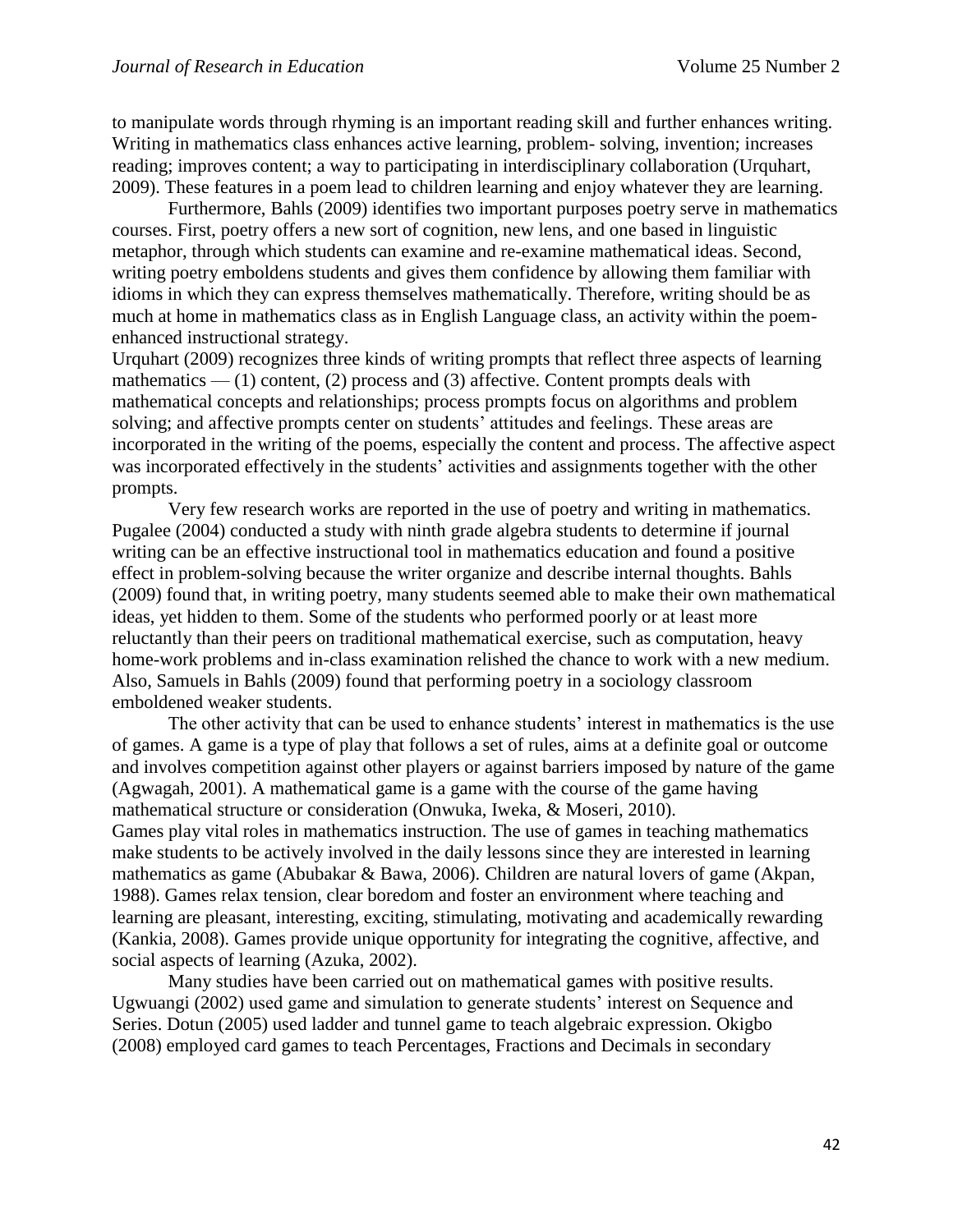schools; Aremu (1998) used card and geoboard-based games as instructional strategies on Primary School Students' achievement in practical geometry. The posttest interest score of students in all the experimental groups was better than that of the control groups.

Verbal ability of a student also has a positive effect on the teaching-learning process, especially in mathematics. Whetton in Komolafe (2010) defines verbal ability as a group intelligence tests which are largely verbal, designed to provide overall measure of scholastic ability used in an educational context. Researchers (Maduabuchi, 2002; Fakeye, 2006) have documented the fact that students' verbal ability, significantly influence their performance on standardized achievement tests. This may be applicable to students' interest in mathematics. Exploring the influence of verbal ability on students' interest in mathematics is relatively new. Poetry is highly loaded with connotations and figurative language, which requires a reasonable level of verbal ability for students' competence. This study is also interested in finding out the moderating effects of students of varying levels of verbal ability on the learning outcomes in mathematics. This study is based on Skinner's operant conditioning and Ausubel's verbal meaningful learning theories.

### **Statement of the problem**

Studies have indicated that mathematics teaching is done by the chalk-and-talk strategy which has been found to promote rote learning, low level of achievement and low interest in mathematics. Game and poem are recommended to solve the problems of teaching mathematics at the primary school level; however, most studies (Komolafe, 2010; Maduabuchi, 2002) on game in teaching mathematics were carried out at the secondary school level. Also, game was used with other strategies, such as game and simulation; game and analogy; or two distinct games, like ladder and tunnel games, card and geoboard-based games, to determine the most effective strategy. Therefore, this study examined the effects of game and poem-enhanced instructional strategies on students' interest in mathematics. The study, also, determined the moderating effects of verbal ability on students' interest in mathematics.

#### **Hypotheses**

The following three null hypotheses were tested at 0.05 level of significance: HO1: There is no significant main effect of treatment on students' interest in mathematics HO2 :There is no significant main effect of verbal ability on students' interest in mathematics HO<sup>3</sup> :There is no significant interaction effect of treatment and verbal ability on students' interest in mathematics

## **Research Design and Methodology**

This study adopted a pretest-posttest, control group, quasi-experimental design. It examined the possible effects of poem and game-enhanced instructional strategies on students' interest in mathematics. A 3 x 3 factorial matrix was adopted with instructional strategy as treatment and verbal ability manipulated at three levels.

### **Selection of participants**

Two Local Government Areas in Bayelsa State and six schools in each Local Government Areas were purposively selected and randomly assigned to treatment and control groups. The selection of the Local Government Areas was based on the following criteria: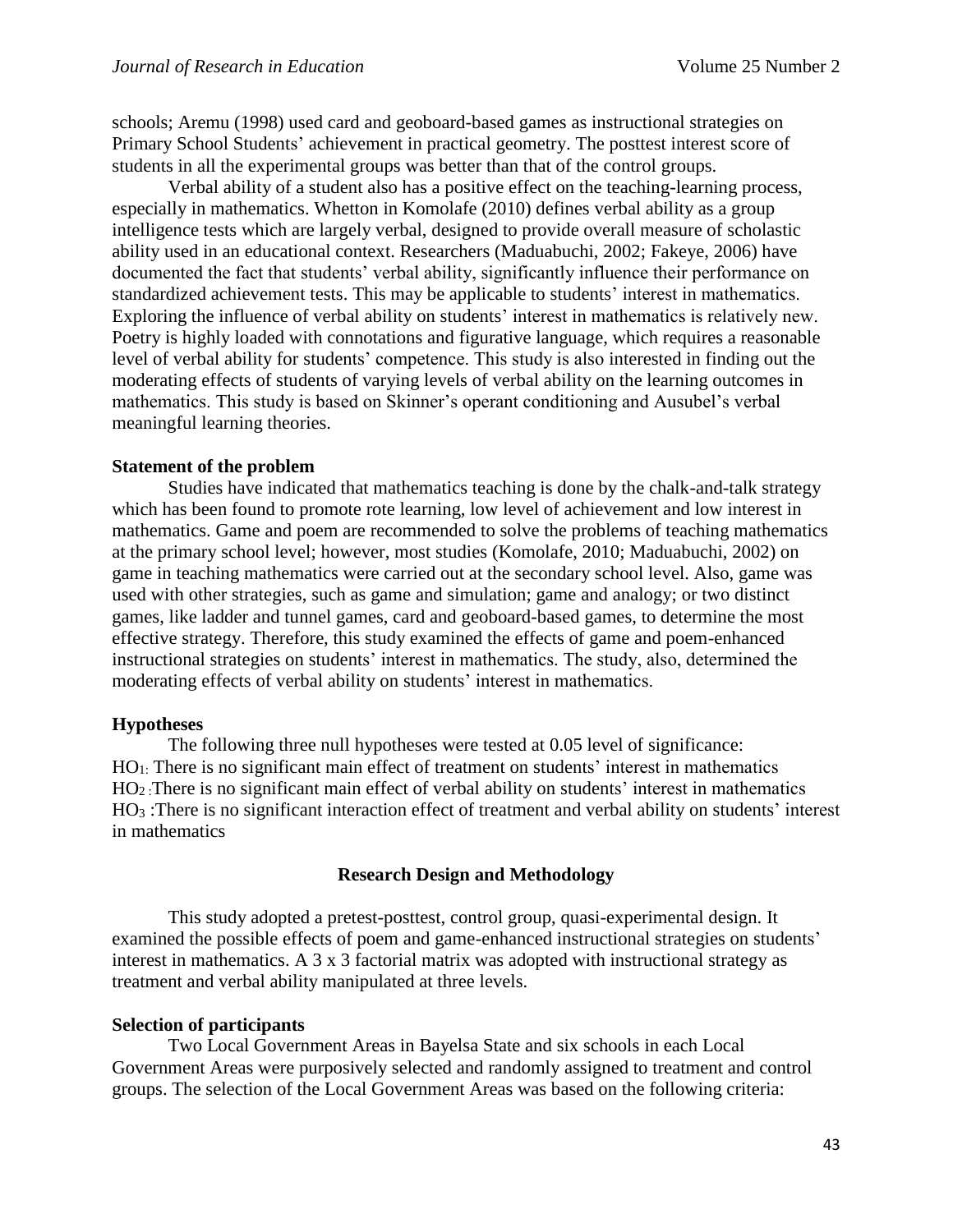(i) The Local Government Areas must have roadways because of the state's terrain (rivers) (ii) The Local Government Areas must have at least six (6) public primary schools that have roadways.

The selection of the schools were based on the following criteria: (i) the schools must be public schools; (ii) the schools must have experienced teachers who possess teaching qualification and have been teaching mathematics for not less than five years; (iii) the teachers must be willing to be involved in the experiment; (iv) at least 60% of students must know how to read.

Six (6) schools were randomly selected from one local government area; that is, a total of twelve (12) schools from two local government areas were used for the study. One intact class of primary six (6) students was randomly selected from each of the twelve public primary schools in the two local government areas. Two (2) schools each were randomly assigned to treatment (i.e., groups 1 and 2) making a total of four schools to treatment and two (2) schools to control group in one local government area. Further, the same number of schools was assigned to treatment and control group in the second local government area. A total of 344 students (l64 males & 180 females) were used.

## **Research Instruments**

Seven instruments were used in the study; namely:

- 1. Instructional Guide on Poem-Enhanced Instructional Strategy (IGPEIS)
- 2. Instructional Guide on Game-Enhanced Instructional Strategy (IGGEIS)
- 3. Instructional Guide on Modified Lecture Instructional Strategy (IGMLIS)
- 4. Students' Interest in Mathematics Inventory (PIMI)
- 5. Students' Verbal Ability Test (PVAT)
- 6. Teacher's Assessment Sheet for Poems (TASP)
- 7. Teacher's Assessment Sheet for Games (TASG)

IGPEIS, IGGEIS, TASP, TASG were developed by the researchers. IGMLIS and PIMI were adapted from the primary six curriculum and Ekine (2010) respectively. PVAT was adapted from Komolafe (2010). All the instruments were duly validated by expert review. PIMI and PVAT where Structured dichotomous (yes/no) and had reliability coefficients of 0.73 and 0.85, respectively, using Kuder-Richardson 21 (KR-21) statistic. The reliability indices of IGPEIS, IGGEIS, IGMLIS, TASP and TASG were also computed, but using Pearson product moment correlation coefficient statistical tool and were 0.81, 0.74, 0.76, 0.84 and 0.78, respectively. The data for the computation of reliability indices of the instruments, IGEIS, IGGEIS, IGMLIS, TASP and TASG, were obtained from pilot testing on sample of 20 students in primary schools outside the ones used in this study. Test and retest approach was used in obtaining a pair of data for each instrument.

Before the commencement of instruction/teaching, the researchers gave teachers in the schools assigned to treatment groups (1 and 2) necessary training on the uses of IGPEIS and IGGEIS for one week. Teachers in the schools assigned to control group were, also, trained on how to use IGMLIS for one week. Again, teachers in the treatment schools were trained on how to use TASP, TASG and PVAT to assess academic achievement of students, exposed to poem and game-enhanced instructional strategies and based on verbal ability, respectively, for two days. These measures were taken to certify the teachers competent, enough, to teach the students. The researchers, also, prepared uniform lesson notes for the participating teachers and instructed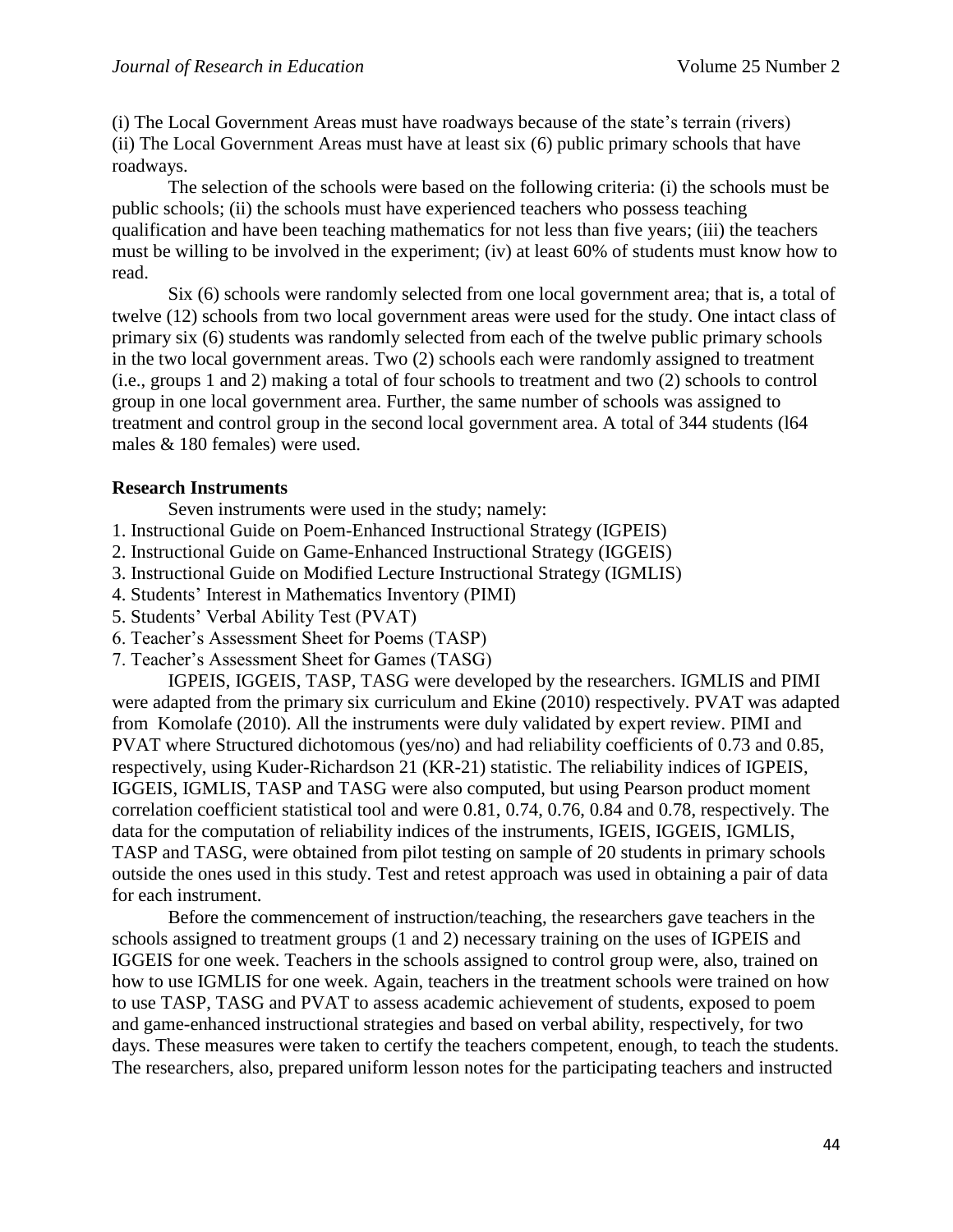them to strictly adhere to the lesson notes during teaching-learning process. The lesson was on concept of multiplication.

Data on students' interest in mathematics were collected with the aid of PIMI from both treatment and control groups, before treatments were made. The pre-test mean scores of students in both groups were computed. Thereafter, students in both groups were taught for two weeks. Group one of the treatment group received teaching through Poem-Enhanced Instructional Strategy (PEIS); group two of the treatment group received teaching through Game-Enhanced Instructional Strategy (GElS). The students in control group received teaching through Modified Lecture Instructional Strategy (MLIS). At the end of two weeks lesson, the posttest mean scores of the various groups of students were computed and compared, after exposing all the groups to posttest.

## **Method of Data Analysis**

The data collected were analyzed using Analysis of Covariance (ANCOVA). This was adopted to test the hypotheses using pre-test scores as covariates. Estimated Marginal Means (EMM) analysis was used to determine the magnitude of performance of the various groups. Scheffe's post-hoc test was also used when significant differences were observed to show the pairs of groups that were significantly different.

## **Results**

**HO1**: There is no significant main effect of treatment on students' interest in mathematics.

Table 1 shows that the main effect is significant on students' interest in mathematics (F  $(2,340) = 336.835$ ; p < 0.05; partial eta squared = 0.665). The effect size of 66.5% is fair. Hence,  $HO<sub>1</sub>$  is not accepted. Consequent upon the observed main effect, Table 2 is presented to determine the magnitude of the mean scores of the groups' performances, exposed to poemenhanced instructional strategy (PEIS), Game-enhanced instructional strategy (GEIS) and the Modified lecture instructional strategy (MEIS).

Table 2 indicates that, the students exposed to PEIS treatment has the highest posttest mean score of 15.084, followed by students exposed to GElS with a mean score of 14.661, while students exposed to MLIS treatment with the lowest posttest mean score of 10.607; however, the grand mean is 13.450. The source of the significant difference obtained is determined using Scheffe's post-hoc test as shown in Table 3.

Table 3 shows that students exposed to PEIS performed significantly better with a mean score of 15.084 than students exposed to GEIS with a mean score of 14.661. Also, students exposed PEIS are better than those exposed to MLIS with a mean score OF 10.607. This further indicates that the significant difference shown by the ANCOVA test is as a result of the difference between GEIS and PEIS, GEIS and MLIS and PEIS and MLIS.

**HO<sup>2</sup>**: There is no significant main effect of verbal ability on students' interest in mathematics**.**

Table 4 indicates that, the main effect is significant on students' interest in mathematics, F  $(2,340)$  =12.168; p< 0.05; partial eta squared=0.067). The effect size is 6.7%. Hence, HO<sub>2</sub> is rejected. Consequent upon the observed main effect, table 5 is presented to determine the magnitude of the mean scores of the groups' performances.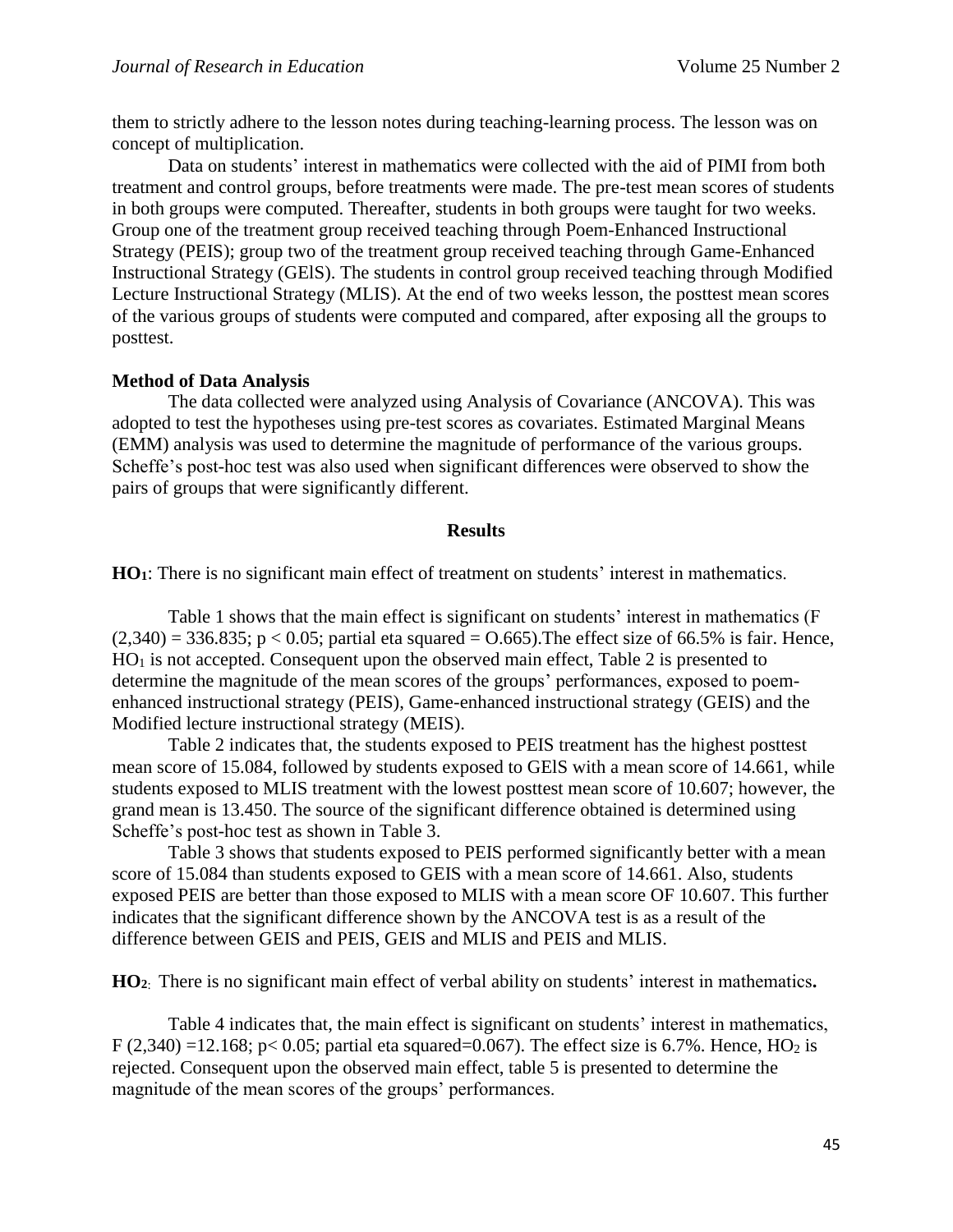Table 5 indicates that, the students with high verbal ability have the highest posttest mean score of 14.789, followed by students with medium verbal ability with a mean score of 14.090, while students with low verbal ability have the lowest posttest mean score of 12.457; however, the grand is 13.779. The source of the significant difference obtained was determined using Scheffe's post-hoc test as shown in table 6.

Table 6 shows that students with high verbal ability have significantly better mean score of 14.469 than students with medium verbal ability with a mean score of 14.090. Also, students with medium verbal ability are better than those with low verbal ability with a mean score of 12.457. This further indicates that the significant difference shown by the ANCOVA test is as a result of the difference between high and low, as well as that of medium and low verbal ability groups.

**HO3**: There is no significant interaction effect of treatment and verbal ability on students' interest in mathematics.

Table 7 reveals that the interaction effect is significant on students' interest in mathematics, F  $(4.334) = 2.489$ ; p<0.05; partial eta squared=0.033. The effect size is 3.3%. Therefore, HO<sub>3</sub> is rejected.

### **Discussion**

Tables 1, 2 and 3 revealed that students exposed to PEIS had significantly better mean interest score than students exposed to GEIS and MLIS. Also, students exposed to GEIS were better than those exposed to MLIS. These findings agree with findings of Ezeamenyi in Udegbe (2009) that students taught with game achieved more and generate more interest than those taught with lecture instructional strategy. It also supports the findings of Okigbo and Okeke (2011). That game was effective in improving students' interest in mathematics. Further, students exposed to PEIS had better mean interest scores than those exposed to GElS and MLIS. This supports the assertion of St Cyr (2008), that children are natural lovers of poetry. Additionally, Mazzuco (1994) noted that children have natural affinity for poetry. Ekine (2010), found a significant main effect of treatment on students' interest in primary science. All these results support Aremu's (2008) assertion that learner friendly strategies should be adopted in the teaching and learning of science, mathematics and technology. These factors must have accounted for the better interest mean scores of GElS and PEIS over MLIS. This confirms the assertions of some mathematics educators (Peng, 2002; Agwagah, 2004; Kankia, 2008) that the lecture instructional strategy diminishes students' interest in mathematics, does not sustain the development of students' interest in mathematics and poorly develops learners' cognitive, psychomotor and affective domains.

Tables 4, 5 and 6 revealed that the high verbal ability group obtained the highest mean interest score, followed by the medium verbal ability students, while the low verbal ability group obtained the lowest mean interest score. This result contradicts the findings of Iti (2005), who indicated no significant difference of verbal ability on primary 3 students' interest in science. It also contends with the findings of Komolafe (2010) that there is no significant effect of verbal ability on primary 4 and primary 5 students' attitude in composition writing. This study found a significant effect of verbal ability on primary 6 students' interest in mathematics. The difference in the results of these studies could be the nature of the instruments used for data collection. The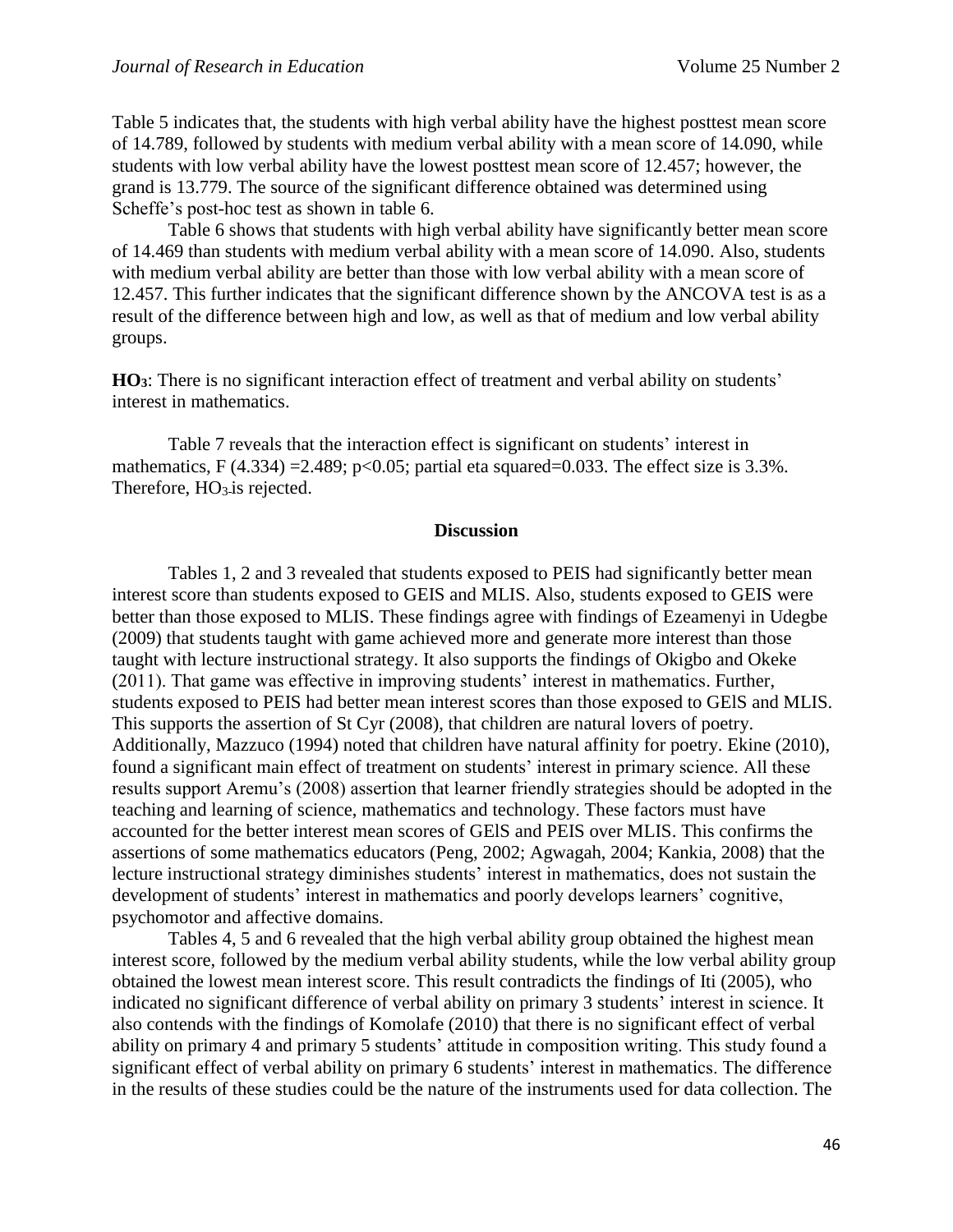interest and attitude scales of Iti (2005) and Komolafe (2010) are on a four-point adapted Likert scale which according to Akinbote in Ekine (2010), note that the yes/no response mode, has been found to be more appropriate and better understood by the primary school students. Iti (2005) attributed the no significant effect of verbal ability on students' interest in primary science to the method of data collection and immaturity of the students to appreciate what is of interest to them. Komolafe (2010), citing Akinbote (1999), gave a similar report.

The findings of this study, however, are in conformity with those of Yoloye (2004), who notes that when students' level of participation in an instruction increases, students' interest is aroused; consequently their achievement also increases. Lazar (2004) asserts that verbal fluency of students determines easy understanding, comprehension and recall. The above reports are practical, especially in PEIS, where students boldly read, explain, write and role-play the actions in the poems.

Table 7 showed that the interaction effect of treatment and verbal ability was significant on students' interest in mathematics. The result contradicts the assertion of Wilkinson and Ortiz (2000) and Komolafe (2010) that treatment of a group of learners and their verbal ability do not have anything to do with achievement of the learners in and attitude in language learning. This, however, supports the findings of Iti (2005) and Awofala et al. (2011), in primary science and mathematical word problems on achievement, respectively. Therefore, the teacher must take into consideration the treatment he/she gives to the students along with their verbal ability levels in order for all to improve their performance equally, since different verbal ability students are in the same class.

### **Recommendations**

Mathematics teachers should give special attention to the use of poems and games to enhance students' interest in mathematics. This is because the rate of failure in mathematics across the nation is high. Teachers should find a means of enhancing the verbal ability of the students by engaging all public primary school students in the verbal reasoning exercise taught in schools. Another way is to use activities like poems, where every child is involved in reading, writing, verbal communication with the whole class and teachers.

The National Mathematical Centre (NMC) and the government should embark on inservice training for mathematics teachers to equip them with new skills, such as games and poems needed for effective teaching. This will, therefore, make students have greater interest in learning mathematics.

Nigeria Educational Research and Development Council (NERDC) should emphasize that teachers embrace innovative strategies, like the use of games and poems while implementing the mathematics curriculum. Games and poems should be included in the curriculum as activities to enhance mathematics instruction.

Authors of mathematics text books should write books on mathematical poems as they have done on mathematical games for easy access and use. This will, to a large extent, enhance interest in mathematics learning.

### **Conclusion**

Poem-enhanced instructional strategy is most effective in improving students' interest in mathematics, followed by the game-enhanced instructional strategy; therefore, GElS and PEIS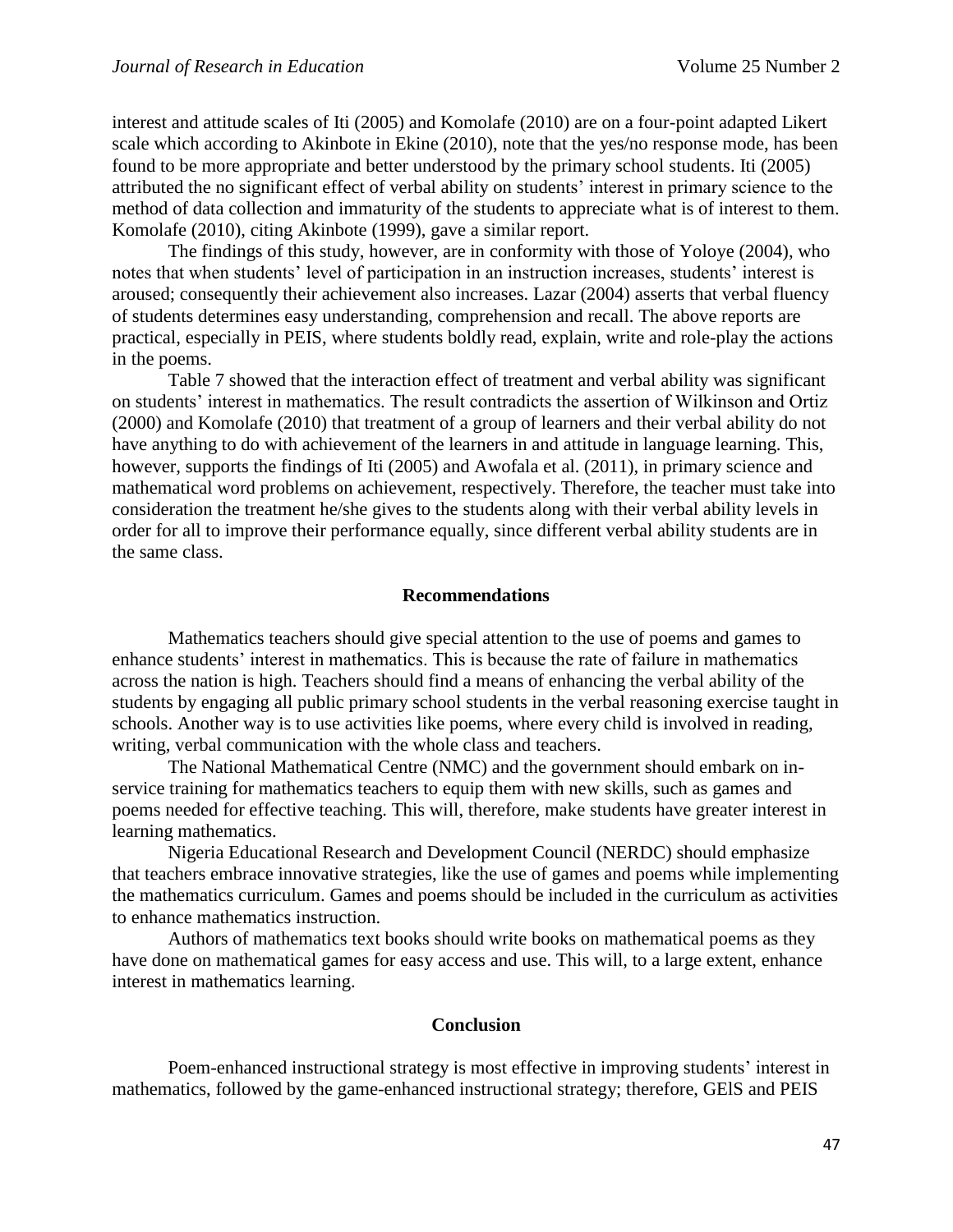are better activities to improve students' interest in mathematics than the modified lecture instructional strategy. Students' verbal ability has a significant effect on students' interest in mathematics. Thus, students' verbal ability has a significant role to play in learning mathematics.

# **References**

- Abubakar, B. & Bawa, M. (2006). Effect of the use of number base game on senior secondary school students' achievement in number bases. *ABACUS: Journal of Mathematical Association of Nigeria, 31*(1), 103-114.
- Aguele, L. I. & Usman, K. O. (2007). Mathematics education for dynamic economy in Nigeria in the 21st centur*y*. *Journal of Social Science* 15(3), 293-296.
- Agwagah, U.N.V. (2001).*Mathematical games for primary schools*. Nsukka: Mike Social Press.
- Agwagah, U.N.V. (2004).Sustaining development in secondary school mathematics through constructivist framework: A model lesson plan. ABACUS*: Journal of the Mathematical Association of Nigeria 1*, 29-38.
- Agwagah, U.N.V. (2005).Teaching mathematics for critical thinking: Essential skill for effective living. *ABACUS: Journal of the Mathematical Association of Nigeria 30*(1), 38-45.
- Albool, M. R. (2012).The effect of utilizing story telling strategy in teaching mathematics on grade four students' achievement and motivation towards learning mathematics. Retrieved Nov. 27, 2012 from www.pixel.online.net/edu...13 54-1TL54-FP-Albool-FOE2O 1 2.pdf-Cached
- Anaduaka, U. S. (2011). The multiple intelligences teaching method and mathematics teaching. *JORIND*, *9*(.1), 116-123. Retrieved March 23, 2012, from [www.ajol.info/journals/jorind](http://www.ajol.info/journals/jorind)
- Aremu, A. (1998). *Effects of card and geoboard game-based instructional strategies on primary school students' achievement in practical geometry*. PhD Thesis, Dept. of Teacher Education University of Ibadan, Ibadan.
- Aremu, S. A. (2008). *A Cry for Help: Endangered species in the science and technology classrooms*. A paper presented at the staff and higher degree Seminar of Teacher Education Department, University of Ibadan.
- Ausubel, D. (1963). *The psychology of meaningful verbal learning*. New York: Grune and Stratton.
- Awofala, A .O. A., Balogun, T. A. & Olagunju, M. A. (2011). Effects of three modes of personalisation on students' achievement in mathematical word problems in Nigeria. Retrieved March 15, 2012, from www.cimt.plymouth.ac.uk!journal/awofala.pdf
- Azuka, B. (2002). *Strategies for popularisation of mathematics in secondary schools*. Proceedings of the Workshop for Re-Training Mathematics Teachers at the University of Nigeria Secondary School, Nsukka. 9-11th December, 57-62.
- Bahis, P. (2009). Mathematics and metaphor: Using poetry to teach college mathematics. *The WAC Journal*, *20*, 75-90. Retrieved Nov. 12, 2011, from http:!/wac.colostate.edu!j ournal/vol2O/bahls.pdf
- Bawa, M. & Abubakar, B. (2008).The effect of using weighing balance approach on junior secondary school students' performance. *The Learning of Linear Equations. ABACUS: Journal of Mathematical Association of Nigeria*, *33*(1), 89-98.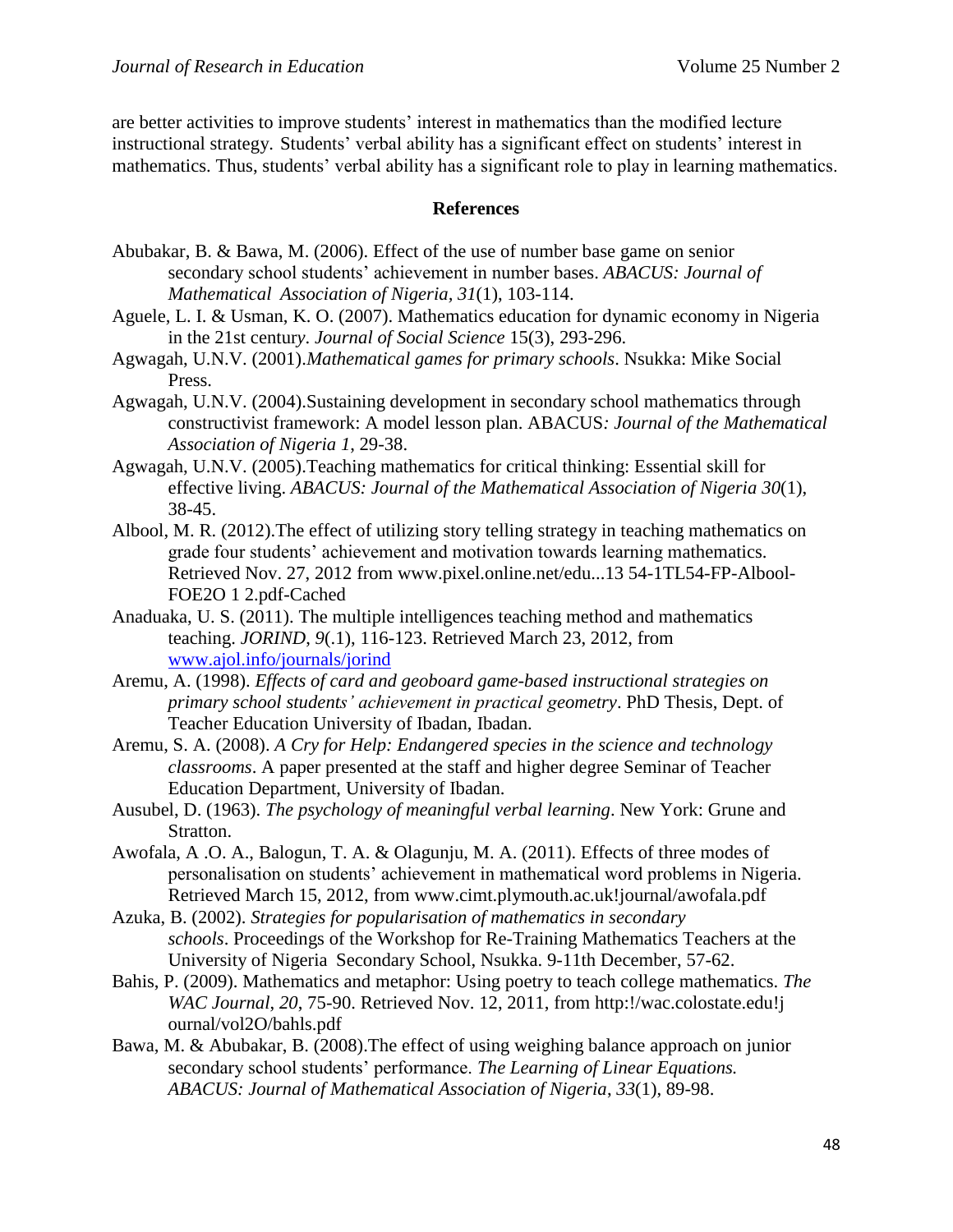Burns, M. (2004).Writing in Mathematics. *Educational Leadership,* 30-33.

- Cooper, R. (2009). Theories of learning in educational psychology. *David Ausubel: Meaningful verbal earning and subsumption Theory.* Retrieved Nov. 3, 2011 from http://www.lifecircles inc.eom/Learning theories/constructivism.
- Dotun, F. (2005). Mathematical game for teaching simple substitution of values into algebraic expressions. *Journal of Issues on Mathematics*. *8*(1), 97-105.
- Eccles, J. S; Denissen, J. J. & Zarret, N. R. (2007). I like to do it, I'm able, and I know I am: Longitudinal couplings between domain-specific achievement, self -concept and interest. C*hild Development 78*(2), 430-447.
- Ekine, A. 0. (2010). *Impact of videotaped instructional strategies on students' interest and achievement in primary science in selected private schools in Ibadan, Nigeria.* PhD. Thesis. Dept. of Teacher Education. University of Ibadan, Ibadan.
- Fakeye, D. 0. (2006). Componential analysis as a model of ESL vocabulary instruction. *African Journal of Educational Research, 10*(1 & 2), 14-24.
- Federal Republic of Nigeria. (2013). *National policy on education*. Lagos: NERDC press.
- Harbor-Peters, V.F.A. (2001). *Unmasking some aversive aspect of schools mathematics and strategies for averting them.* Inaugural Lecture. Enugu: University of Nigeria.
- Iji, C.O. (2007). Challenges of primary mathematics for universal basic education. *ABACUS*: *Journal of the Mathematical Association of Nigeria, 32*(1), 14-23.
- Iti, P. (2005). *Effect of teaching with songs and rhymes on interest, class participation and achievement of students in primary science.* M.Ed. Thesis. Dept. of Teacher Education, University of Ibadan. Ibadan.
- Kankia, A.D. (2008). The importance of games in the teaching and learning of lowest common multiples of numbers in overcrowded junior secondary classes. *Journal of Issues on Mathematics, 11*(1), 1-12.
- Komolafe, A. T. (2010). *Impact of sentence combining and explicit grammar instructional strategies on primary school students' achievement in and attitude to composition writing.* PhD. Thesis. Dept. of Teacher Education. University of Ibadan, Ibadan.
- Kurumeh, M.S. & Imoko, B.I. (2008). Universal basic education: A way forward for the development of primary school students in mathematics education. *Abacus: Journal of the Mathematical Association of Nigeria*, *33*(1), 49-56.
- Lazar, M. (2004). Interactive music strategies for the academic curriculum. *New Horizon for Learning U.S.A.* http.//.www.newhorizon.org/.mailto.
- LeFebvre, J.E. (2004). *Parenting the preschooler: Rhyme and alliteration.* Retrieved Oct. 2011, from http://www.uwex.edu/ces/flp/ppl
- Maduabuchi, N. (2002).*Methods of teaching vocabulary in secondary schools.* M.Ed Project. Dept. of Teacher Education. University of Ibadan. Ibadan.
- Mazzucco, R. (1994). *Sharing poetry with children*. Retrieved January 1, 2010, from http://www.yale. edulynti/curriculumlunits/1 994/.. .194. 02.x.html-cached
- National Institute for Literacy. (2007). *What content area teachers should know about adolescent literacy.* Washington, DC: National Institute for Literacy.
- Obodo, G.C. (1997). *Principles and practice of mathematics education in Nigeria.* Enugu: General Studies Division, University of Science and Technology.
- Ohuche, R.O. (1990). *Explore mathematics with your children.* Onitsha: Summer Educational Publishers Ltd.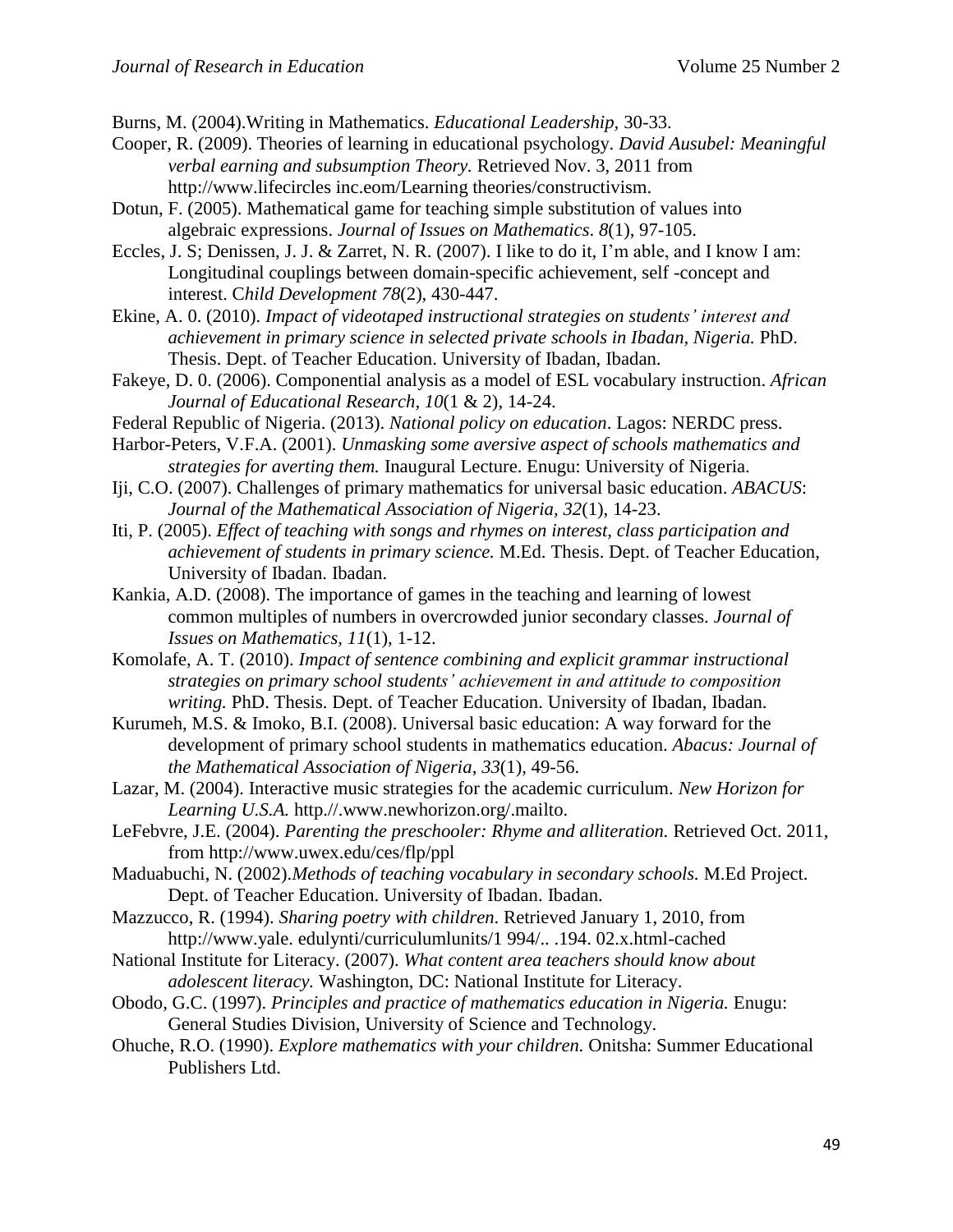- Ojo, S.G. (2008). *Generating interest of students in mathematics*. National Mathematical Centre (NMC), training workshop, Abuja: Marvelous Mike Press Ltd. 41-45.
- Okigbo, E. C., & Okeke, S. O. C. (2011). Effects of games and analogies on students' interest in mathematics. *Unizik Journal of STM Education, 1*(2), 55-63.
- Onwuka, P.1., Iweka, S., & Moseri, P.O. (2010). Games and simulation for teaching selected concepts in basic mathematics. *ABACUS: Journal of the Mathematical Association of Nigeria, 35*(1), 115-119.
- Owen, C. (2010). *The importance of memorizing poetry in childhood.* Retrieved November 27, 2010, from http://catherineowen.suite101.comlthe-importance-of-memorizing-poem.
- Peng, G. (2002). *Two students-centered teaching methods in mathematics.* The China Papers. Retrieved on March 26, 2012, from www.Sydney.edu.aulscience/umserve science/pubs/chinalvol1 /peng.pdf
- Pugalee, D. K. (2005). *Writing to develop mathematical understanding*. Norwood, MA: Christopher-Gordon.
- St.Cyr, L. (2008). *How to teach poetry to kids.* Retrieved Nov. 27, 2010, from http://www.helium.comlitems/1 178174-teaching-poetry-children-poe...
- Udegbe, G.I. (2009). *Students' interest as an important factor in improving the teaching and learning of mathematics.* Proceedings of the Annual National Conference of the Mathematical Association of Nigeria. September.77-83.
- Urquhart, V. (2009).*Using writing in mathematics to deepen student learning.* Retrieved Oct. 5, 2011, from <http://www.mcrel.org/pdf/mathematics/0> 12 ltg\_writingjn\_mathematics.pdf
- West African Examinations Council. (2009). *Chief examiners' report in senior school Certificate examinations in mathematics.*
- Wilkinson, C. Y. & Ortiz, A. (2000). Test review: The bilingual verbal abilities tests (BVAT). *Communique*, *28*, 2-3.
- Yoloye, T. W. (2004). *That we may learn better.* Inaugural Lecture, University of Ibadan

Table 1

*One way analysis of covariance (ANCOVA) of post-test scores of students' interest in mathematics with treatment using pre-test scores as covariates*

| Source of | Type III  | Df  | Mean     | F-cal.   | Sig.     | Partial Eta |
|-----------|-----------|-----|----------|----------|----------|-------------|
| variation | Sum of    |     | square   |          |          | squared     |
|           | squares   |     |          |          |          |             |
| Corrected | 3571.350  | 3   | 1190.450 | 613.306  | 0.000    | 0.844       |
| Model     |           |     |          |          |          |             |
| Intercept | 1198.999  |     | 1198.999 | 617.711  | 0.000    | 0.645       |
| Pretest   | 2252.333  |     | 2252.333 | 1160.376 | 0.000    | 0.773       |
| scores    |           |     |          |          |          |             |
| Treatment | 1307.619  | 2   | 653.809  | 336.835  | $0.000*$ | 0.665       |
| Error     | 659.953   | 340 | 1.941    |          |          |             |
| Total     | 68228.000 | 344 |          |          |          |             |
| Corrected | 4231.302  | 343 |          |          |          |             |
| Total     |           |     |          |          |          |             |

R. Squared .844 (Adjusted R Squared = .843)  $* =$  Significant at p < 0.05 alpha level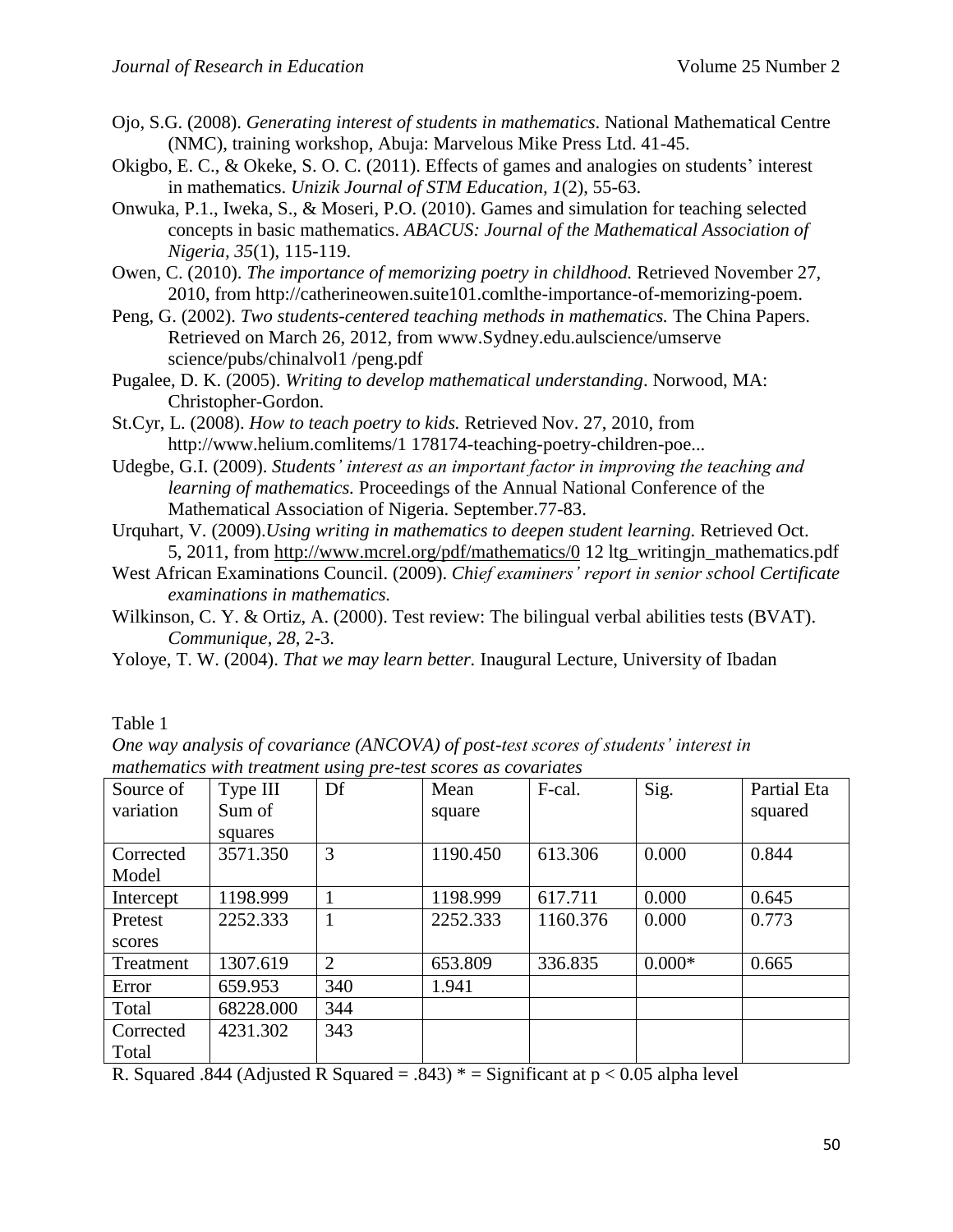# Table 2

*Estimated marginal mean analysis of the post-test scores of students' interest in mathematics by treatment*

| Grand Mean = $13.450$ | Mean   | <b>Std Error</b> | 95% Confidence | Interval           |
|-----------------------|--------|------------------|----------------|--------------------|
|                       |        |                  |                |                    |
|                       |        |                  |                |                    |
| Treatment             |        |                  | Lower Bound    | <b>Upper Bound</b> |
| <b>GEIS</b>           | 14.661 | 0.129            | 14.406         | 14.915             |
| <b>PEIS</b>           | 15.084 | 0.123            | 14.841         | 15.326             |
| <b>MLIS</b>           | 10.607 | 0.139            | 10.333         | 10.881             |

Table 3

*Scheffe's Post Hoc Pairwise Comparison Analysis of Treatment and Students' Interest in Mathematics*

| Treatment   |     | Mean   | <b>GEIS</b> | <b>PEIS</b> | <b>MLIS</b> |
|-------------|-----|--------|-------------|-------------|-------------|
| <b>GEIS</b> | 116 | 14.661 |             | - Ma        | ∗           |
| <b>PEIS</b> | 128 | 15.084 | ∗           |             | ∗           |
| <b>MLIS</b> | 100 | 10.607 | ∗           | ∗           |             |

\*Pairs of group significantly different at p< 0.05.

Table 4

*One Way Analysis of Covariance (ANCOVA) of Posttest Scores of Students' Interest in Mathematics with Verbal Ability Using Pretest Scores as Covariates*

| Source of | Type III  | $\cup$<br>Df   | Mean    | F-cal.  | Sig.     | Partial Eta |
|-----------|-----------|----------------|---------|---------|----------|-------------|
| variation | sum of    |                | square  |         |          | square      |
|           | squares   |                |         |         |          |             |
| Corrected | 2395.160  | 3              | 798.387 | 147.838 | 0.000    | 0.566       |
| Model     |           |                |         |         |          |             |
| Intercept | 985.716   |                | 985.716 | 182.526 | 0.000    | 0.349       |
| Pretest   | 734.584   |                | 734.584 | 136.023 | 0.000    | 0.286       |
| scores    |           |                |         |         |          |             |
| Treatment | 131.429   | $\overline{2}$ | 65.714  | 12.168  | $0.000*$ | 0.067       |
| Error     | 1836.143  | 340            | 5.400   |         |          |             |
| Total     | 68228.000 | 344            |         |         |          |             |
| Corrected | 4231.302  | 343            |         |         |          |             |
| Total     |           |                |         |         |          |             |

R. Squared .566 (Adjusted R. Squared = .562)  $*$  = Significant at p < 0.05 alpha level

Table 5

*Estimated marginal mean analysis of the posttest scores of students' interest in mathematics by verbal ability*

| Grand Mean $= 13.779$ | Mean   | <b>Std Error</b> | 95% Confidence | Interval           |  |
|-----------------------|--------|------------------|----------------|--------------------|--|
| Verbal Ability        |        |                  | Lower Bound    | <b>Upper Bound</b> |  |
| LOW                   | 12.457 | 0.271            | 11.924         | 12.989             |  |